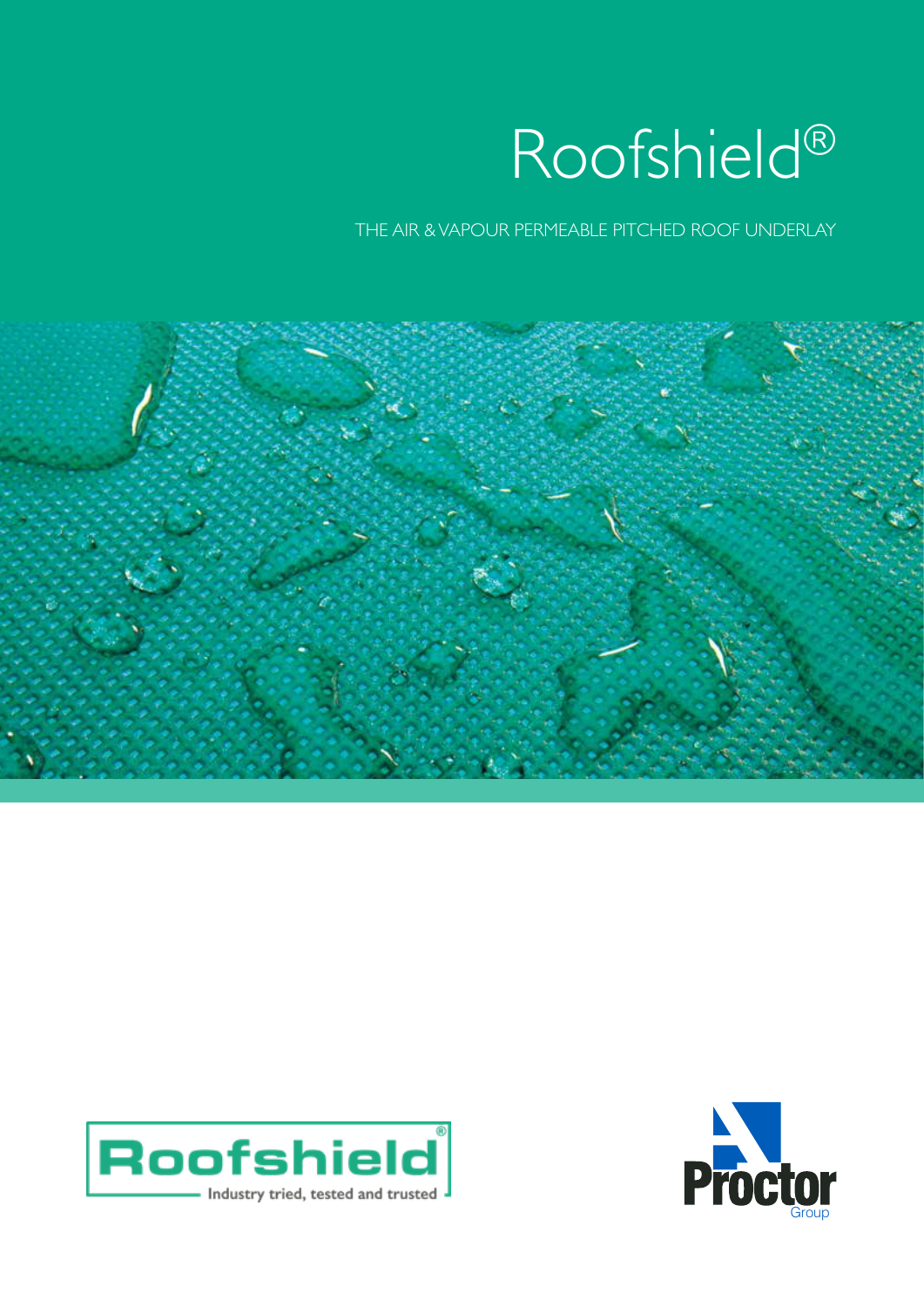Carnoustie Golf Club Refurbishment

 $\tilde{r}$ 

一

H

 $\tilde{C}$ 

POGENTIERD

R

**ARKAN** 

33

 $\epsilon_{\rm c}$ 

 $\tilde{\mathcal{C}}$ 

661

Roofshield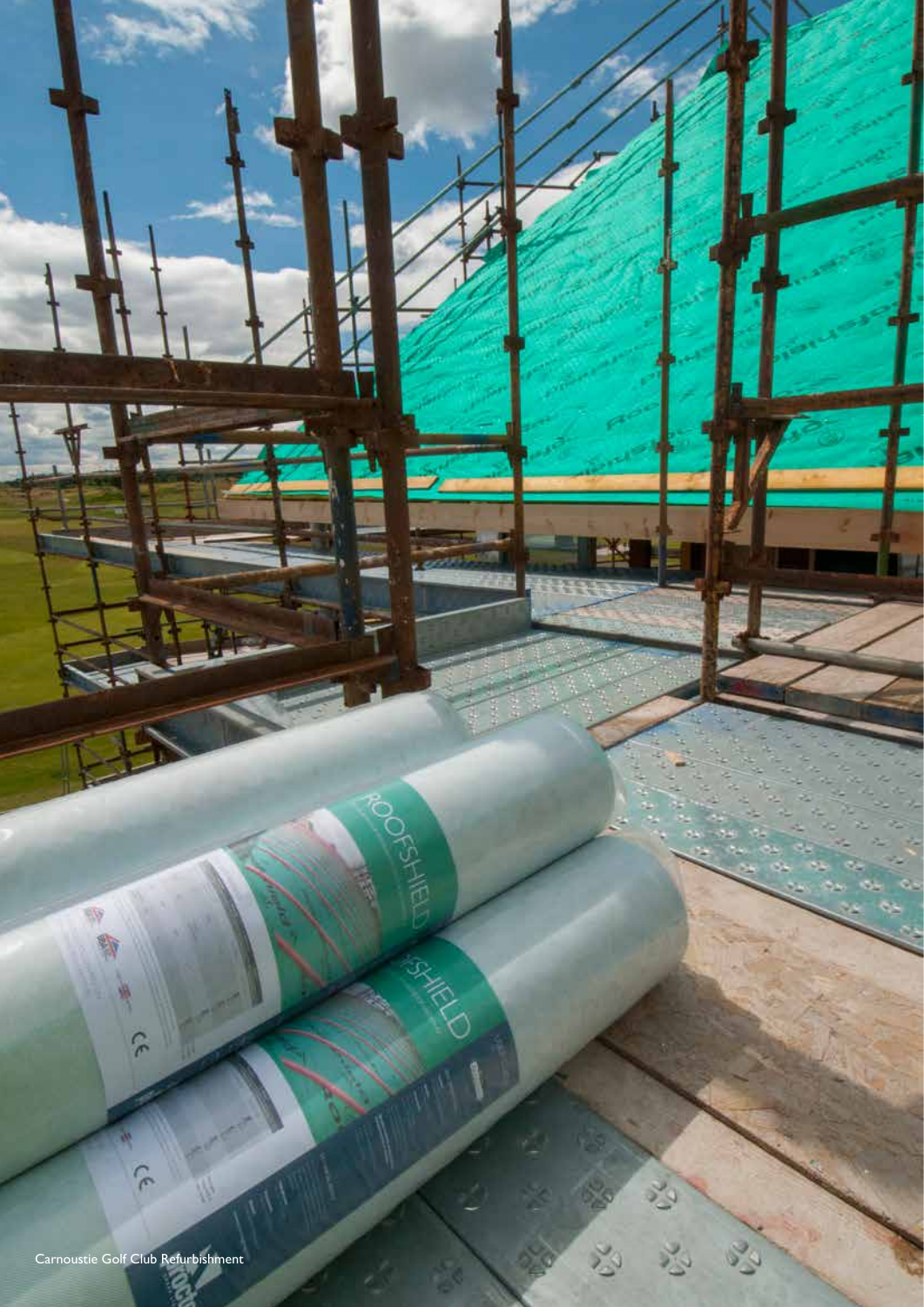## The A. Proctor Group Ltd, a family-owned company for four generations has been providing solutions and products to the construction industry for over 50 years.

Roofshield is an air and vapour permeable, highly water resistant roofing underlay that has been made to the same high standard for over 20 years. It has consistently met the evolving demands of the roofing industry to be the first choice of most roofing contractors. The underlay's reliable performance has been demonstrated in the toughest locations around the world. Its characteristics allow even very complex pitched roofs to breathe, without the need for air gaps or secondary venting.

The unique, patented meltblown core at the heart of Roofshield allows natural air movement to 'supercharge' the passage of moisture vapour from the roofspace, making the formation of condensation in the roofspace virtually impossible.

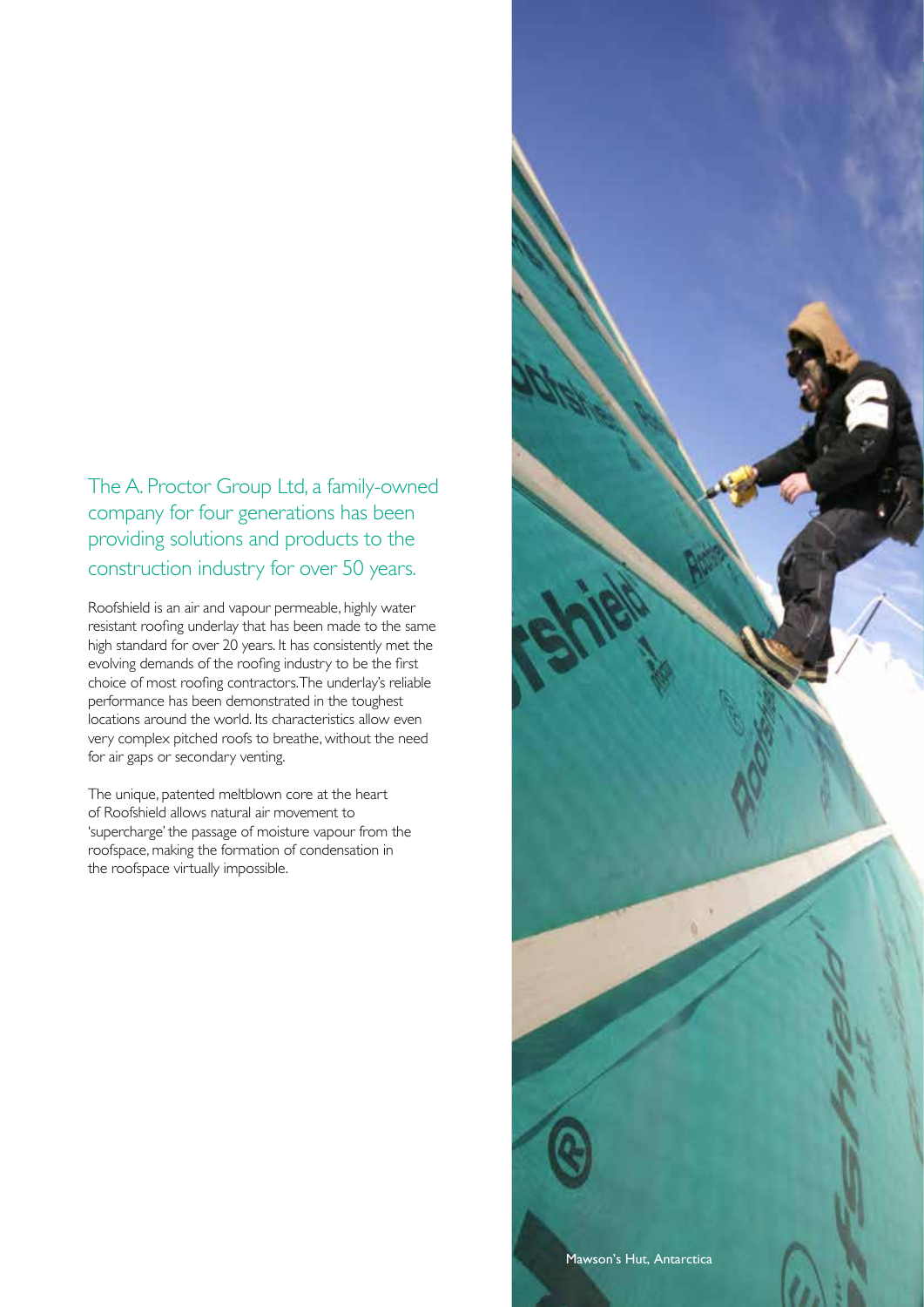

Ury Estate, Stonehaven

# THE NEED FOR BREATHER MEMBRANES

As Building Regulations demand ever higher thermal efficiency in both the commercial and domestic sectors, today's building envelopes are becoming increasingly airtight. While this is undoubtedly beneficial for building energy performance, it also makes careful consideration and management of moisture more critical than ever.

Since their introduction in the late 1980s, "breather membranes" have become an important part of the construction industry landscape, however the term itself is widely misunderstood. "Breather membrane" relates to membranes used in timber frame walls, with a vapour resistance of 0.6MNs/g or less, while for those membranes used on roofs, the term "vapour permeable underlay" is more appropriate, these membranes must have a vapour resistance of 0.25MNs/g or lower. It can be argued that higher performance, air permeable membranes such as Roofshield, are "breathable" in the truest sense.

All activities within a building, from initial construction and wet trades, to cooking and washing, generate substantial amounts of water vapour, which must be managed successfully to ensure the longevity of the building fabric and a healthy indoor environment. The vapour permeable structure used in these membranes allow this to be achieved without compromising temporary weather protection during construction, or requiring complex and expensive passive or active ventilation systems and accessories.

While such systems may once have seemed somewhat alien to the industry, non-ventilated roof constructions, with their speed, efficiency and lower cost are fast becoming the norm. The once radical building physics behind them now well understood and widely accepted across all sectors of the industry.

## Why Roofshield?

Roofshield is a vapour- and air-permeable underlay (VPU) for pitched roof applications. First launched in 1996, and with an unchanged specification since, it's unique blend of physical properties has allowed it to consistently outperform not only competing vapour permeable underlays, but also traditionally ventilated roofs.

While the majority of VPUs in use today utilise an airtight VP film layer to achieve their performance, Roofshield's patented SMS (Spunbond Meltblown Spunbond) structure allows high levels of airflow in addition to the transport of moisture vapour, making the formation of condensation virtually impossible. It was this outstanding air-permeability powered performance in BRE trials that led to the granting of one of the first BBA certificates for non-vented cold roofs in 1999, and which today allows the NHBC to accept its use without high level vents, a position further reinforced by NFRC Technical Bulletin 6 in 2012. Independent studies of the effect of air permeability have confirmed that lofts using Roofshield have a more consistent air flow through the roof than those found in traditionally ventilated lofts, according to BS5250, so whatever side of the vents/no vents debate you sit on, Roofshield has it covered.

Developed and manufactured in Scotland, Roofshield has been widely used in some of the harshest climates on earth, from northern Canada to the Antarctic, and it's superb resistance to wind loadings allow it to be used without restrictions on batten spacing in any UK exposure conditions, giving specifiers the flexibility to choose whatever configuration of outer roofcovering meets their requirements. Its heavyweight 185gsm three-layer structure is also fully hydrophobic, giving a Class W1 rating under the latest EN13859-1 specifications, and at Euroclass E offers the highest available fire rating in its class.

Over the last 20 years, we have undertaken projects from domestic housing to the refurbishment of historic castles. The performance and design flexibility of Roofshield provides a winning combination time and again. It has become recognised as one of the most dependable solutions for specifiers and contractors available globally.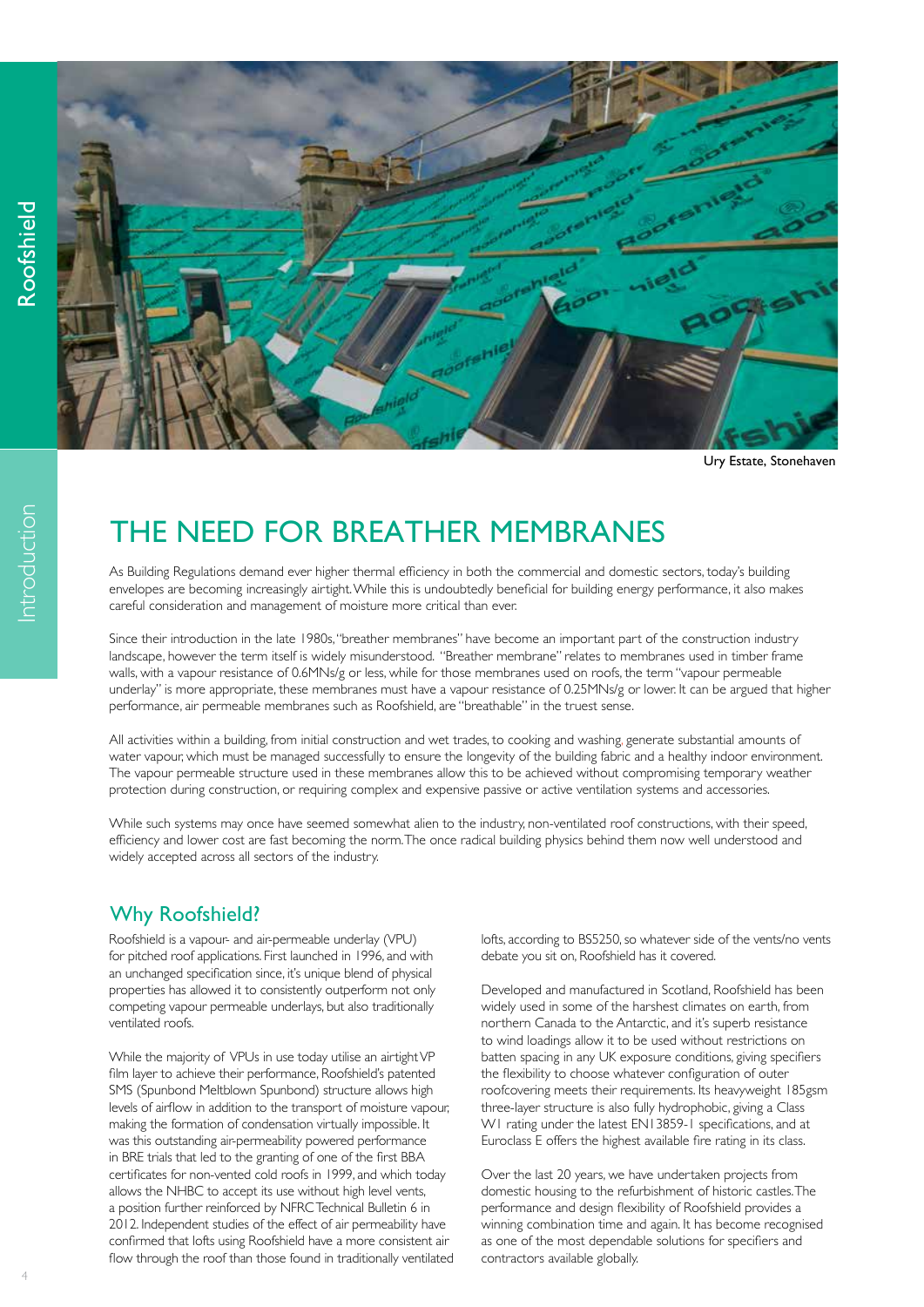### VAPOUR PERMEABLE

Roofshield has a vapour resistance of 0.065 MNs/g and an Sd-value of 0.013m, making Roofshield one of the highest performing vapour-permeable membranes on the market.

### FULLY AIR PERMEABLE

Air permeable membranes allow air movement through the roof, as well as allowing moisture to escape by diffusion. This means that condensation is far less likely to form on the membrane itself, and also allows the membrane to deal with much higher moisture levels within the building, for example during the drying out period.

### MORE UNIFORM AIRFLOW THAN VENTS

The air permeability of Roofshield means a non-ventilated roof fitted with Roofshield allows a more consistent air flow through the roof than a roof ventilated as per BS5250, without expensive and time consuming ventilation hardware fitted to the roof.

### HIGHLY WATER RESISTANT

Roofshield is rated W1 under EN13859-1, and can support a water column of over a metre without leakage. The membrane can be left exposed to provide temporary weather protection to the building envelope for up to three months (see FAQs, page10).

## FULLY BBA CERTIFIED

Roofshield is fully certified for use in non-ventilated warm or cold roof applications, and has been since 1996. In 1999, Roofshield became the first membrane certified for use in cold non-vented roofs. While the construction industry has changed considerably over the last 20 years, Roofshield offers the same benefits as it always has.

### NHBC ACCEPTANCE

With a certified air permeability of 34.4m<sup>3</sup>/m<sup>2</sup>h.50Pa, Roofshield does not require additional high level ventilation when used on NHBC-approved projects. It also allows the same specification to be used across all your projects, regardless of the regulatory regime applied.

### NO VCL REQUIRED

Roofshield is the only vapour-permeable underlay available which the BBA puts enough trust in to explicitly state in their certificate that a vapour control layer is not required for nonventilated cold pitched roof constructions.

### BS5534 COMPLIANCE

Based on fully independent 3rd party testing, Roofshield can continue to be used across the UK (see table below). This, in addition to no requirement for high level ventilation or the use of a vapour control layer, ensures Roofshield remains the simplest and most cost effective method of achieving regulation compliance.

# WIND UPI IFT RESISTANCE

| <b>Batten Gauge</b>               | Declared wind<br>uplift resistance Pa<br>(N/m <sup>2</sup> ) | <b>Accessories</b>                         | <b>Zone Suitability</b> |
|-----------------------------------|--------------------------------------------------------------|--------------------------------------------|-------------------------|
| $\leq$ 345mm                      | 1252                                                         | <b>NONE</b>                                | $1 - 3$                 |
|                                   | 2192                                                         | $\geq$   mm <sup>*</sup><br>counter batten | $1 - 5$                 |
|                                   | 2615                                                         | Wraptite Tape                              | $1 - 5$                 |
| $\leq$ 250mm                      | 2574                                                         | <b>NONE</b>                                | $1 - 5$                 |
| Softwood sarking<br>with slates** | 2974                                                         | n/a                                        | $1 - 5$                 |

*\*Alternatively, a 38mm tile batten can be used instead of a 25mm tile batten which would alleviate the need for an 11mm counter batten.* 

*\*\*The slates were set with a headlap of 54mm; which is the minimum allowed in BS5534. The nail diameter of 2.65mm is also the minimum allowed in BS5534. This roof configuration as tested therefore represents the weakest (with respect to wind uplift) configuration allowed in BS5534 for these slates.*

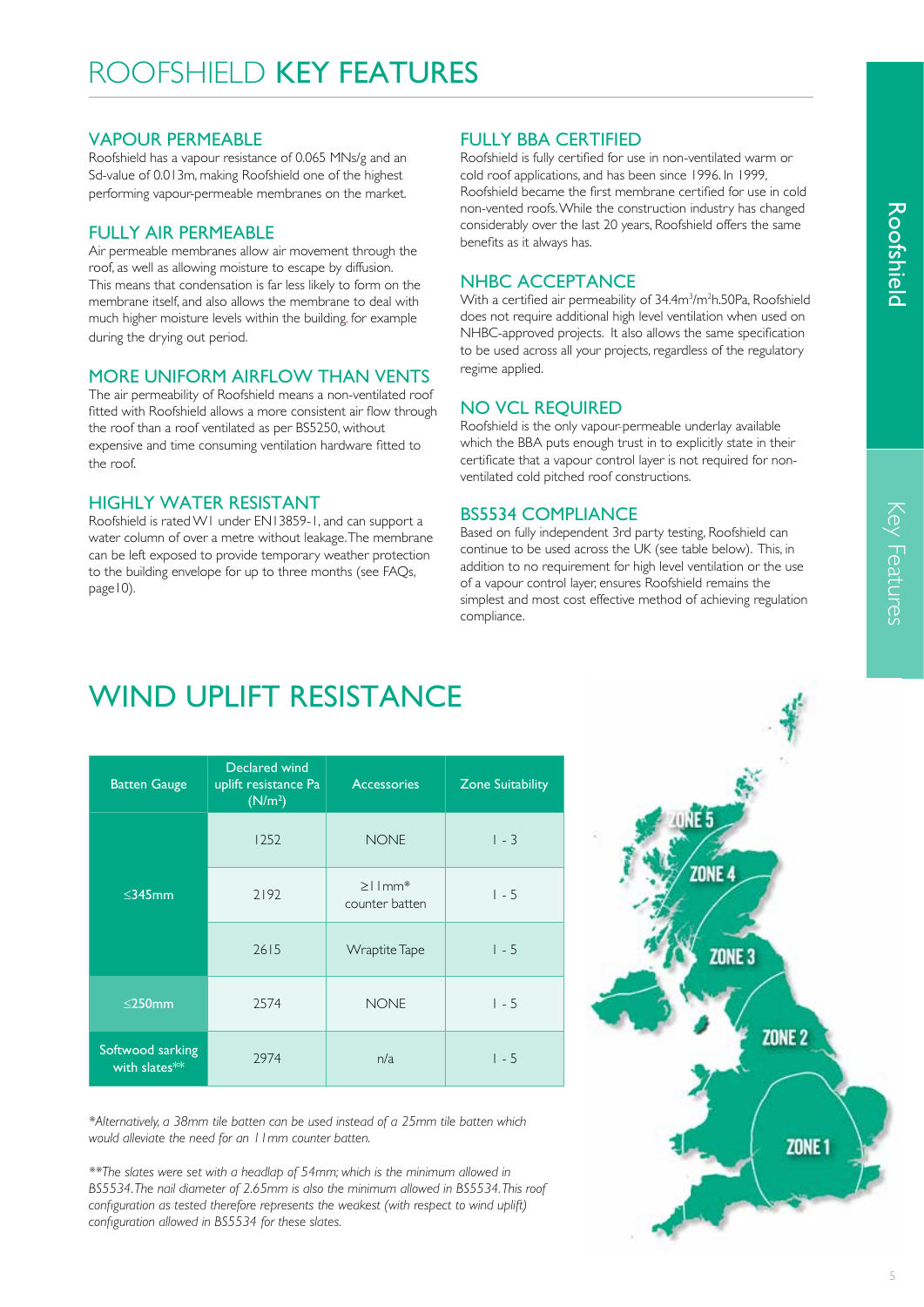Roof Construction

Roof Construction



Forth Road Bridge

## NON-VENTILATED WARM ROOF CONSTRUCTION

A "warm roof" is a roof construction where the insulation layer is placed either over, or between the rafters, and follows the pitch of the roof from eaves to ridge. This configuration keeps the roof structure within the heated envelope of the building, and allows spaces within the roof to be used as habitable spaces, or easily converted at a later date. Warm roofs are typically insulated using rigid boards, and the underlay may be installed either fully supported, or draped, depending on the location of the insulation. Full details of warm roof design and site practice are given in BBA certificate No.96/3220.

## NON-VENTILATED COLD ROOF CONSTRUCTION

In a cold pitched roof construction, the insulation is placed horizontally at ceiling level, running from eaves to eaves, leaving the loft and roof structure above the heated envelope of the building. Traditionally, this cold loft space would require ventilation, but this can be impractical for some roof configurations, and avoiding such ventilation has long been desirable.

Long term studies carried out by the BRE between 1997 and 2006 concluded that the moisture content found in non-ventilated Roofshield roofs were comparable with the moisture content found in a conventionally ventilated roof space, and following this research Roofshield has been certified for this use since 1999. The relevant BBA certificate for cold pitched roof and room-in-roof constructions is 99/3648.



Warm Roof Construction and Cold Roof Construction

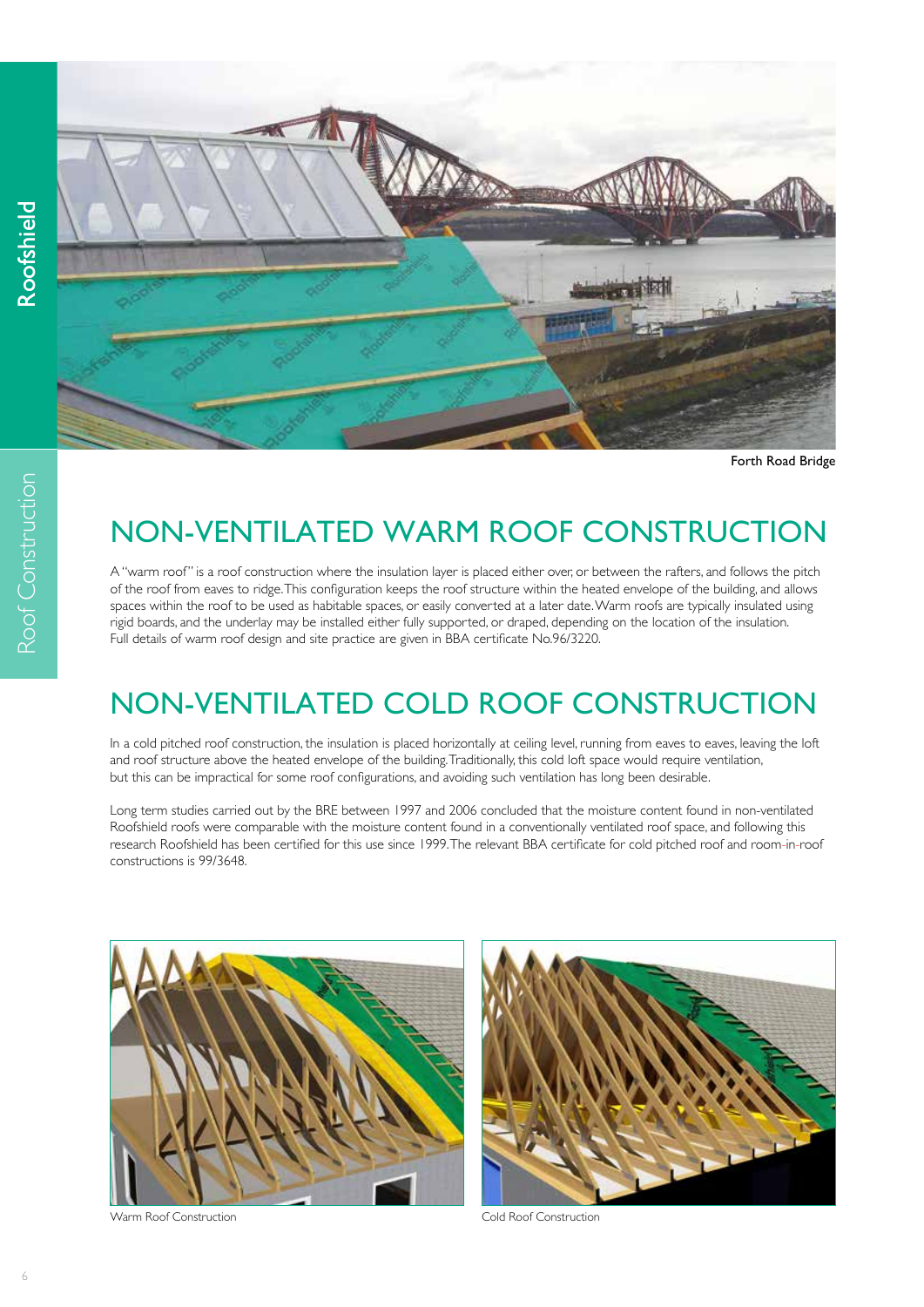

Private House

## PHYSICAL PROPERTIES & PERFORMANCE

| Property                                         | <b>Test Method</b> | <b>Mean Results</b>                                          |                                                    |
|--------------------------------------------------|--------------------|--------------------------------------------------------------|----------------------------------------------------|
| <b>Standard Roll Size</b><br><b>Detail Strip</b> |                    | $Im \times 50m$ & $1.5m \times 50m$<br>$500$ mm $\times$ 50m |                                                    |
| Mass per unit area                               | EN 1849-2          | $185$ g/m <sup>2</sup>                                       |                                                    |
| <b>Reaction to Fire</b>                          | EN 11925-2         | Class E                                                      |                                                    |
| Water vapour resistance Sd                       | EN 12572           | 0.013m                                                       |                                                    |
| Vapour resistance                                | EN 12572           | 0.065 MNs/g                                                  |                                                    |
| Air permeability                                 | EN 12114           | 34.4 m <sup>3</sup> /m <sup>2</sup> .h.50Pa                  |                                                    |
| <b>Water penetration</b>                         | <b>EN 1928</b>     | Class W1 (before ageing)<br>Class W1 (after ageing)          |                                                    |
| <b>Tensile Strength</b>                          | EN 12311-1         | <b>MD 390N</b><br><b>MD 330N</b>                             | CD 230N (before ageing)<br>CD 190N (after ageing)  |
| Elongation                                       | EN 12311-1         | MD 55%<br>MD 40%                                             | CD 75% (before ageing)<br>60% (after ageing)<br>CD |
| <b>Tear resistance</b>                           | EN 12310-1         | MD 230N                                                      | CD 275N                                            |
| Flexibility at low temperature                   | <b>EN 1109</b>     | No cracking at minus 60°C                                    |                                                    |

#### Roofshield Detail Strip

Roofshield Detail Strip has been developed to aid installers in the laying of Roofshield and to allow efficient and cost effective installation in areas where a full width of Roofshield is not economical or required to be used such as valleys, hips etc. It is also ideal to use on small areas of roof such as dormers where handling a full sized roll could be problematic.











Polypropylene is recyclable. Mechanical recycling is the primary option, depending of the requirements of the application and the intended article specification. It can also be valorised for energy recovery, its high calorific value is around 44 MJ/kg. Polyolefins are neither biodegradable nor compostable.

 $\overline{7}$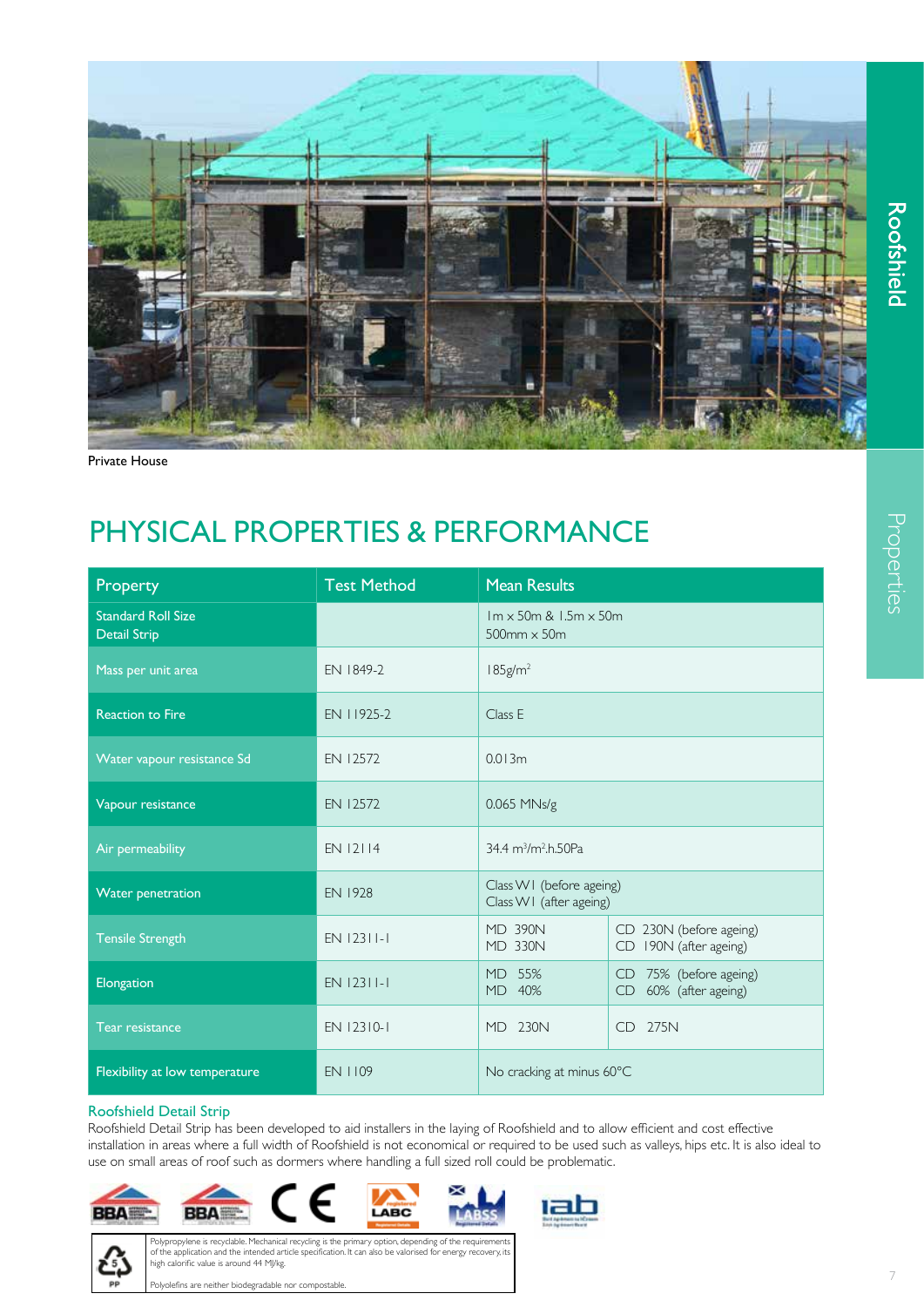Regulations



Carnoustie Golf Club Refurbishment

# BUILDING REGULATIONS

Condensation control is covered by Approved Document C in England & Wales, Section 3 in Scotland, and Technical Booklet C in Northern Ireland. All of these documents refer to BS5250: "Code Of Practice for Control Of Condensation in Buildings" for detailed guidance on how best to mitigate condensation risk in roof and wall constructions.

BS5250 defines two types of underlay membrane - high resistance type HR membranes (which includes traditional impermeable roofing felts and modern plastic equivalents) - and low resistance type LR membranes (vapour permeable underlays), and gives examples of appropriate ventilation strategies for each. BS5250 does not however deal directly with non-ventilated roof constructions, but does allow for their use, provided the proposed solution is covered by 3rd party certification.

Roofshield is covered by BBA certificates for both warm (no.96/3220) and cold (no.99/3648) pitched roof constructions. Roofs constructed in accordance with the certificates' conditions will therefore comply with the requirements of BS5250 and hence the building regulations.

## NHBC technical requirements

The NHBC operates its own parallel technical standards which differ from national Building Regulations. Although reference is still made to the BS5250 Code of Practice, Standard 7.2 Clause S11 has, since 2011, required high level ventilation equivalent to 5mm/m to be used with type LR underlays regardless of any recommendations given in 3rd party certification. Although not explicitly stated in the technical standards, an exception to this requirement is made where the underlay specified has third party certification of both vapour and air permeability. Having this certification, Roofshield is therefore exempt from this requirement, and can be specified as outlined in the BBA certification, without high or low level roof ventilation. As a result of this, some national housebuilders specify Roofshield on all their developments.

#### NFRC Technical Bulletin 6

Released by the National Federation of Roofing Contractors in 2012, Technical Bulletin 6 outlines best practice for roof system installers. TB6 aligns itself with the NHBC technical standards by recommending high level ventilation where airtight type LR underlays are used. As with the NHBC standard however, it is recognised that this provision is unnecessary where the underlay is both vapour and air permeable, therefore Roofshield is once again exempt from this recommendation.

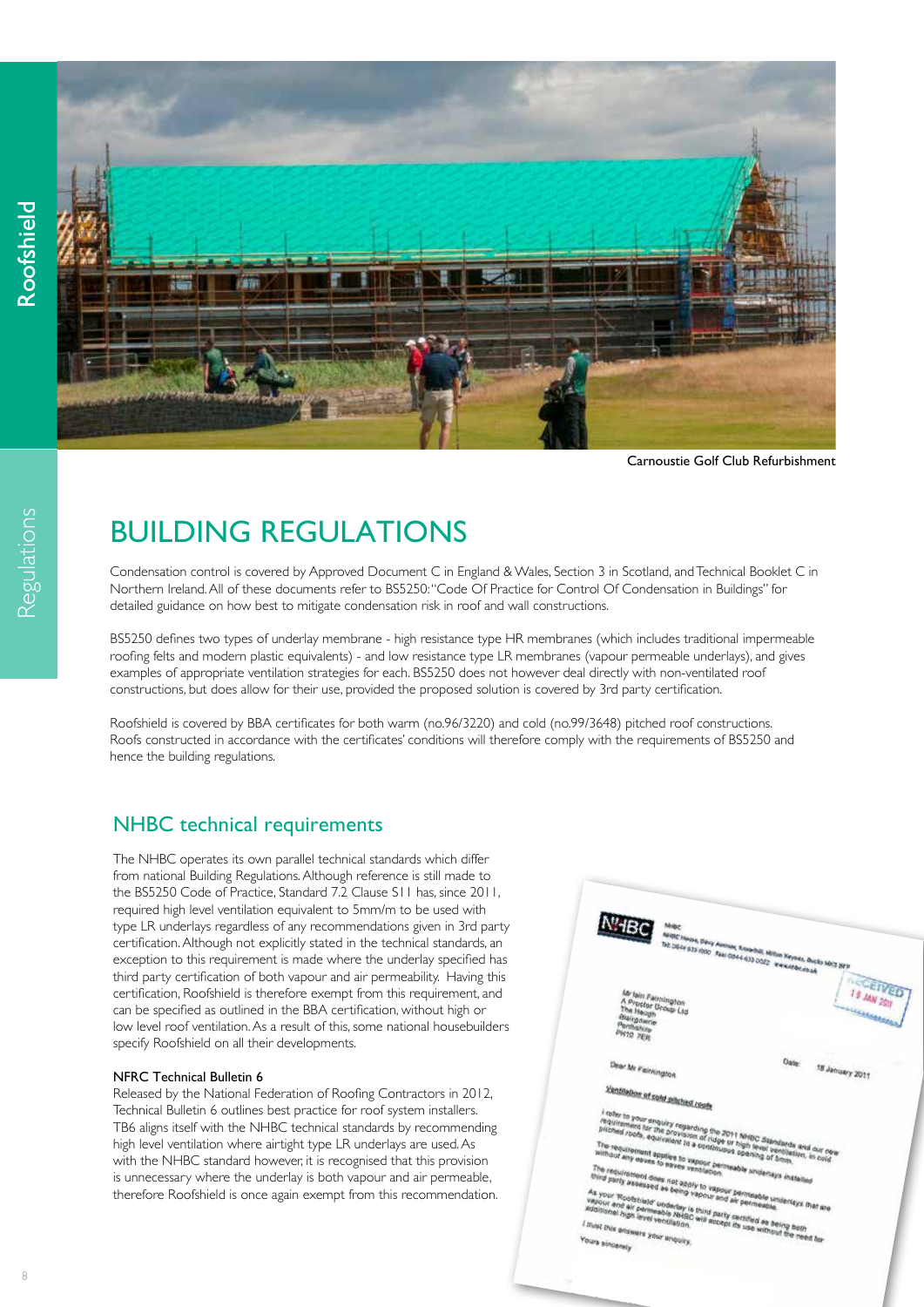

# FREQUENTLY ASKED QUESTIONS

### How "Breathable" is Roofshield?

While "Breathability" is a commonly used term, it is more technically accurate to refer to a material's "vapour permeability". As Roofshield is air permeable as well as vapour permeable, it can certainly be argued that it does breathe, as it allows air movement, but this does not hold true for all "breathable" materials. In terms of vapour permeability, Roofshield, with a vapour resistance of 0.065MNs/g (Sd-value 0.013m) is one of the most vapour permeable membranes on the market, as well as benefitting from the additional advantage of air permeability.

#### What difference does air permeability make?

Roofshield, in addition to having the lowest vapour resistance available, is also air permeable. Industry research concluded that air permeability, combined with very low vapour resistance, inhibits the formation of condensation in a pitched roof to the point where it's virtually impossible for condensation to occur under normal conditions.

Studies conducted by the BRE and Glasgow Caledonian University have concluded that not only does an air permeable roofing underlay outperform conventional airtight underlays, but can provide a higher air change rate than a roof ventilated according to the recommendations in BS5250.

#### Does Roofshield suffer from "tenting"?

As anyone who's slept in a cheap tent can tell you, some vapour permeable fabrics can lose their water resistance if anything happens to touch the underside. Developed in Scotland, where the use of underlays fully supported on timber sarking board is standard practice, ensuring Roofshield does not suffer from this effect was always an important consideration for the A. Proctor Group. In fact while the first generation of VPUs suffered from this problem, most modern roof underlays are unaffected by this phenomenon.

#### So vents aren't required?

Over the course of its more than 20-year lifespan, Roofshield has undergone extensive testing to prove that ventilation is not required to the underside of the underlay in both warm and cold roof applications, and is BBA certified to that effect. Roof features successfully assessed include duo-pitched, mono-pitched, hipped, mansard, gable-end, valleys, room in the roof, dormers and timber sarking. In more complex roof configurations, the use of Roofshield will provide a far more robust solution than a complex layout of ventilation openings.

The sole remaining situation where ventilation to the roofspace is required is in a cold roof with Plywood or OSB sarking. If in doubt, our team of technical experts can assist specifiers in achieving the most appropriate solution for their specific project.

#### How about high level vents?

Although non-ventilated roofs have been specified successfully for many years, recently BS5250, the NHBC technical standards and NFRC Technical Bulletin 6 have recommended that ridge only ventilation equivalent to 5mm per metre is used when vapour permeable underlays are specified. In both cases, the exception to this is where the underlay specified is both vapour AND air permeable. As Roofshield meets this requirement, this additional high level ventilation is not required when using Roofshield.

#### Does Roofshield "chatter" in the wind?

Wind blowing up into the eaves of a roof can cause a 'chatter' type noise with some types of underlay. Roofshield is silent in such situations. As Roofshield does not suffer from this problem, the membrane does not have to be pulled taut and does not have any special fixing instructions compared to that of some underlays. Counterbattens can be provided to increase the air movement when used with close-fitting slates or tiles, or to provide drainage below the tile battens when used fully supported, but otherwise Roofshield may simply be draped between the rafters as normal.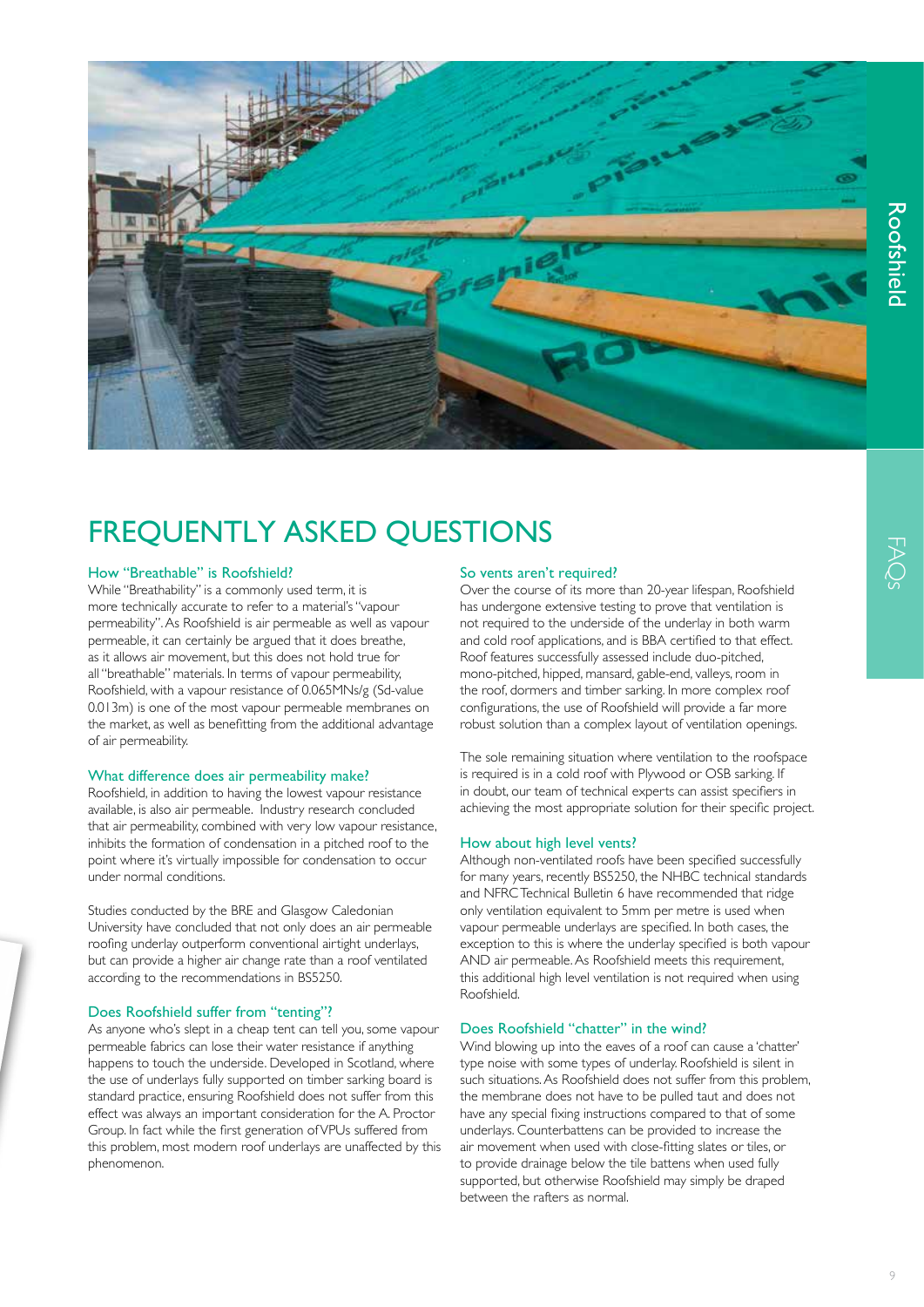

#### Can I use Roofshield with timber treatments?

All three layers of the Roofshield underlay have additives to increase the water hold out of the membrane. Timber treatments containing fungicides, insecticides and wood preservatives are extensively used in the building trade to protect rafters, sarking boards and tile battens. As such, a number of tests have been carried out to see if these timber treatments will affect the water hold out properties of Roofshield.

Four timber treatments were investigated - two water based micro-emulsions, a solvent-based treatment, and a CCA. Treatments were applied to the fabric and allowed to dry, then the water resistance of the material was tested. The water resistance of the Roofshield was not affected by these timber treatments.

#### What is the "drying out period"?

This is the period immediately after the building is completed, during which there are significantly higher amounts of moisture within the building. These include moisture in damp timber, from wet trades (concrete, plaster etc) and moisture that may have found its way in, prior to the building shell being wind and watertight. Although this moisture will eventually dry out, condensation is more likely to occur as it does so. This will usually be most apparent in the first winter when the building is heated. Roofshield roofs are far less prone to this effect.

#### Is Roofshield expensive?

In terms of the cost per roll, Roofshield is more expensive than a traditional non-breathable felt, however if we consider the costs associated with ventilation hardware then using Roofshield will save you money. Independent assessments carried out by Hardies Property and Construction Consultants of installed costs have shown that Roofshield can offer savings of between 4% and 6% when compared with either impermeable felt and full ventilation, or a lower specification VPU with high level ventilation only. The full cost report is available for download at www.proctorgroup.com.

#### What about severe weather conditions?

Although Roofshield is highly water resistant, the BBA, in its Site Practice Bulletin Number 2, states: "An underlay is not a total waterproof barrier and if used as a temporary waterproof covering, some rain penetration may occur. In certain conditions, particularly if there is persistent heavy rainfall combined with subsequent severe freeze/thaw conditions, an underlay should not be exposed for more than a few days." If such conditions are expected, the temporary use of a tarpaulin covering is recommended.



Community Centre, Belfast

 $\omega$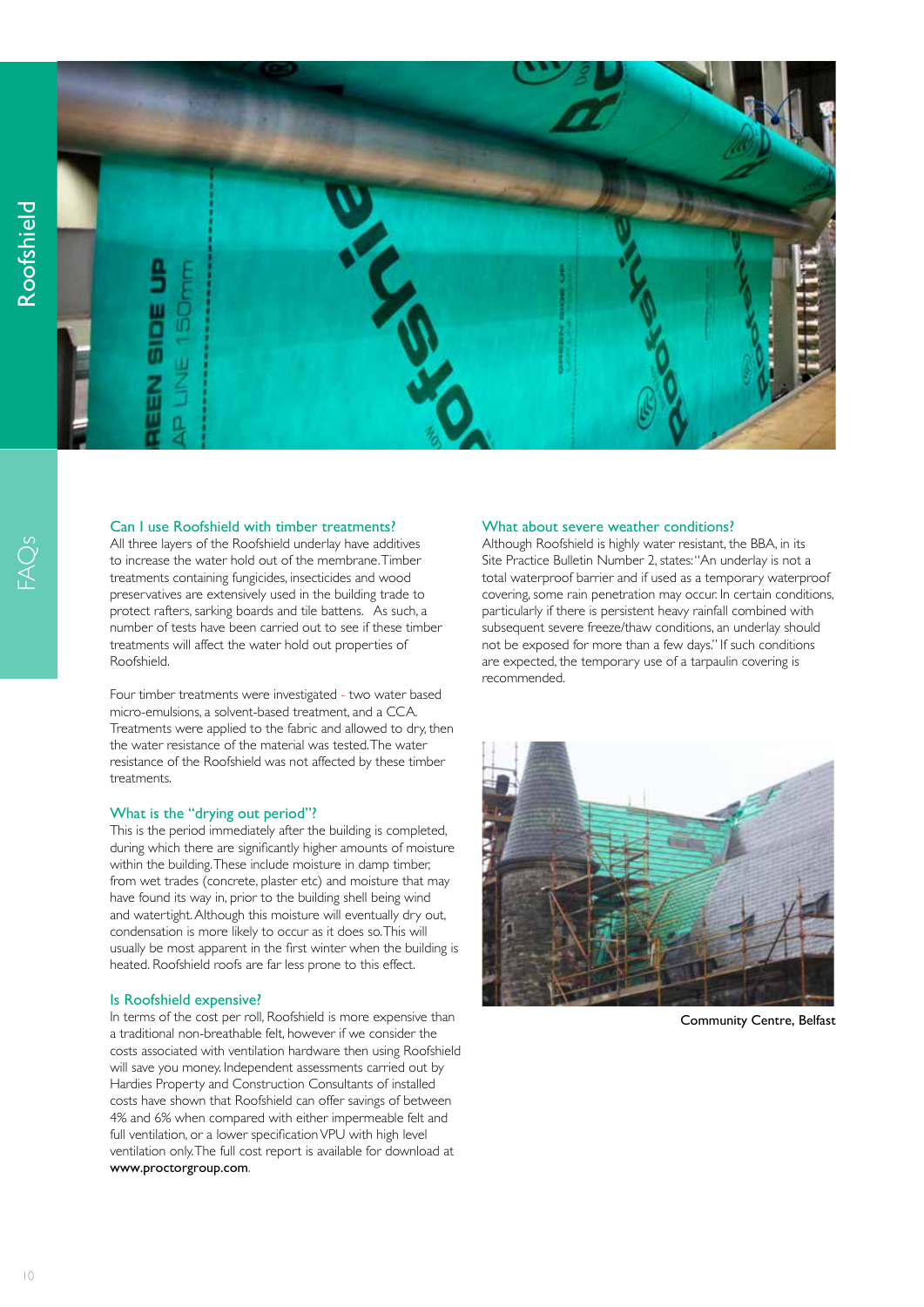

## Warm Roof Tile with OSB Alternate Detail Warm Roof Tile with OSB Detail







Roof Constructions

Roof Constructions

**Roofshield**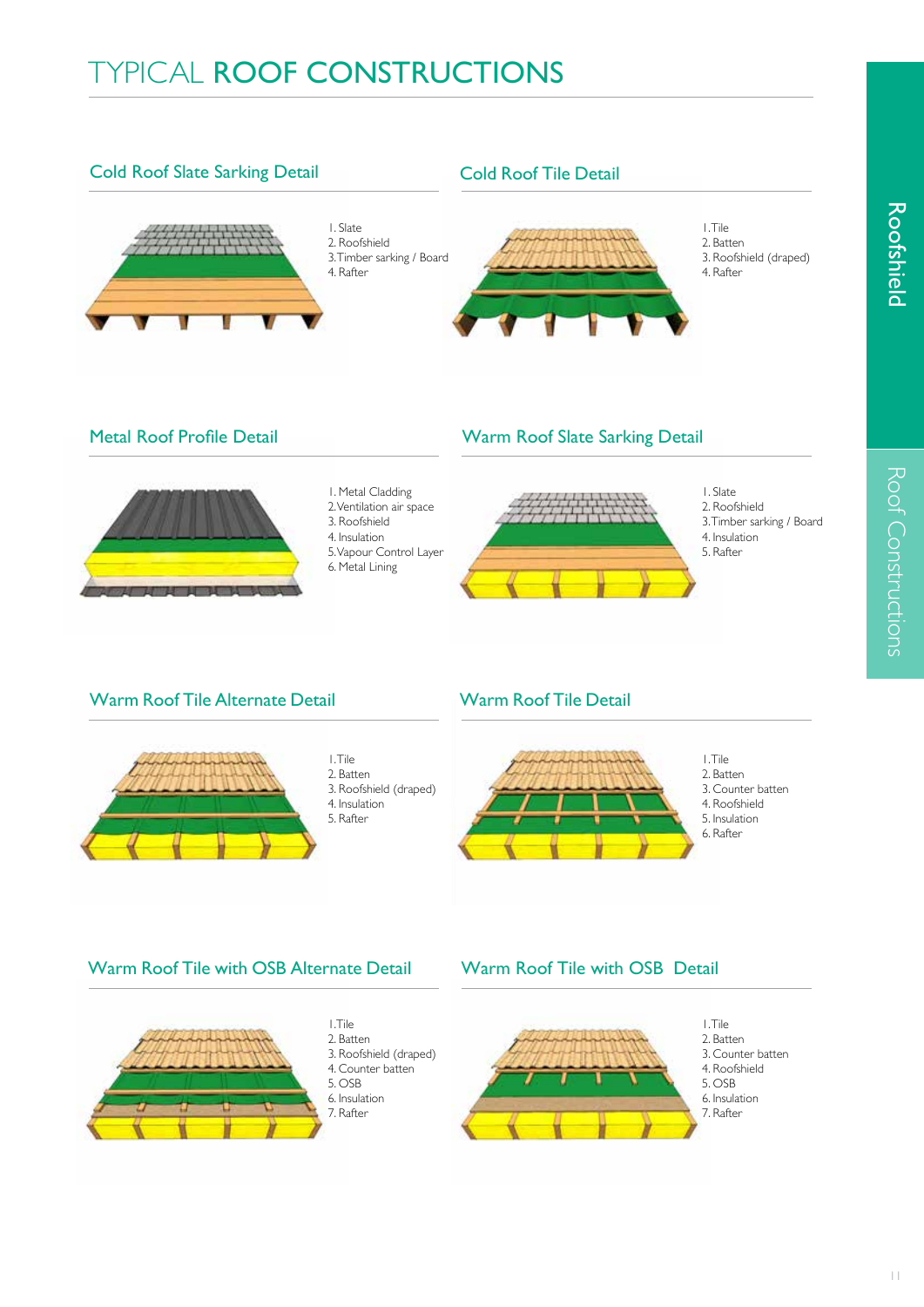# ROOFSHIELD DETAILS

## DUOPITCH RIDGE DETAIL

Roofshield overlapping minimum 150mm on both sides of ridge



Roofshield fully supported on insulation

### MONOPITCH RIDGE DETAIL

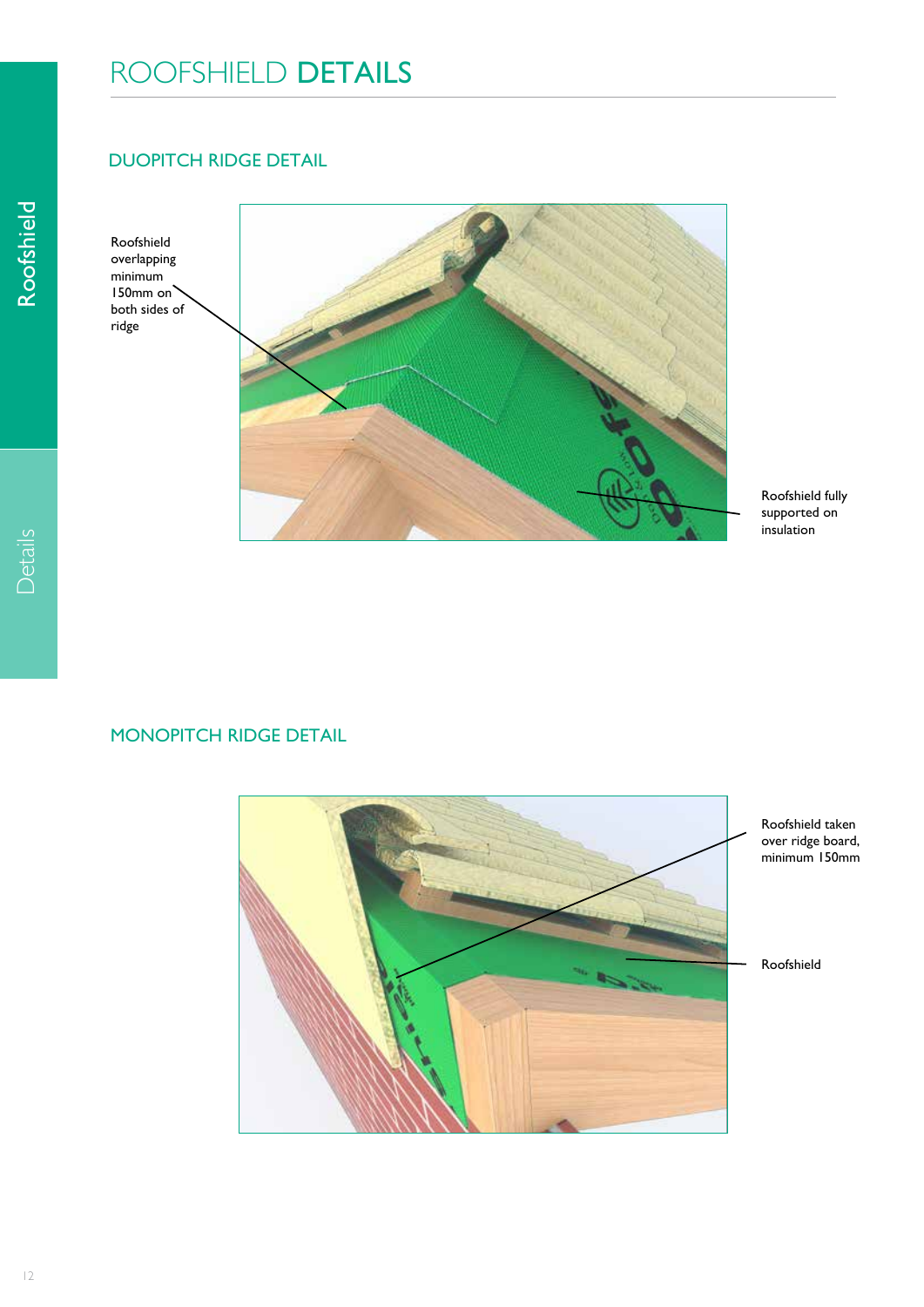# ROOFSHIELD DETAILS

### EAVES DETAIL



### VERGE-ABUTMENT DETAIL



Roofshield draped over rafters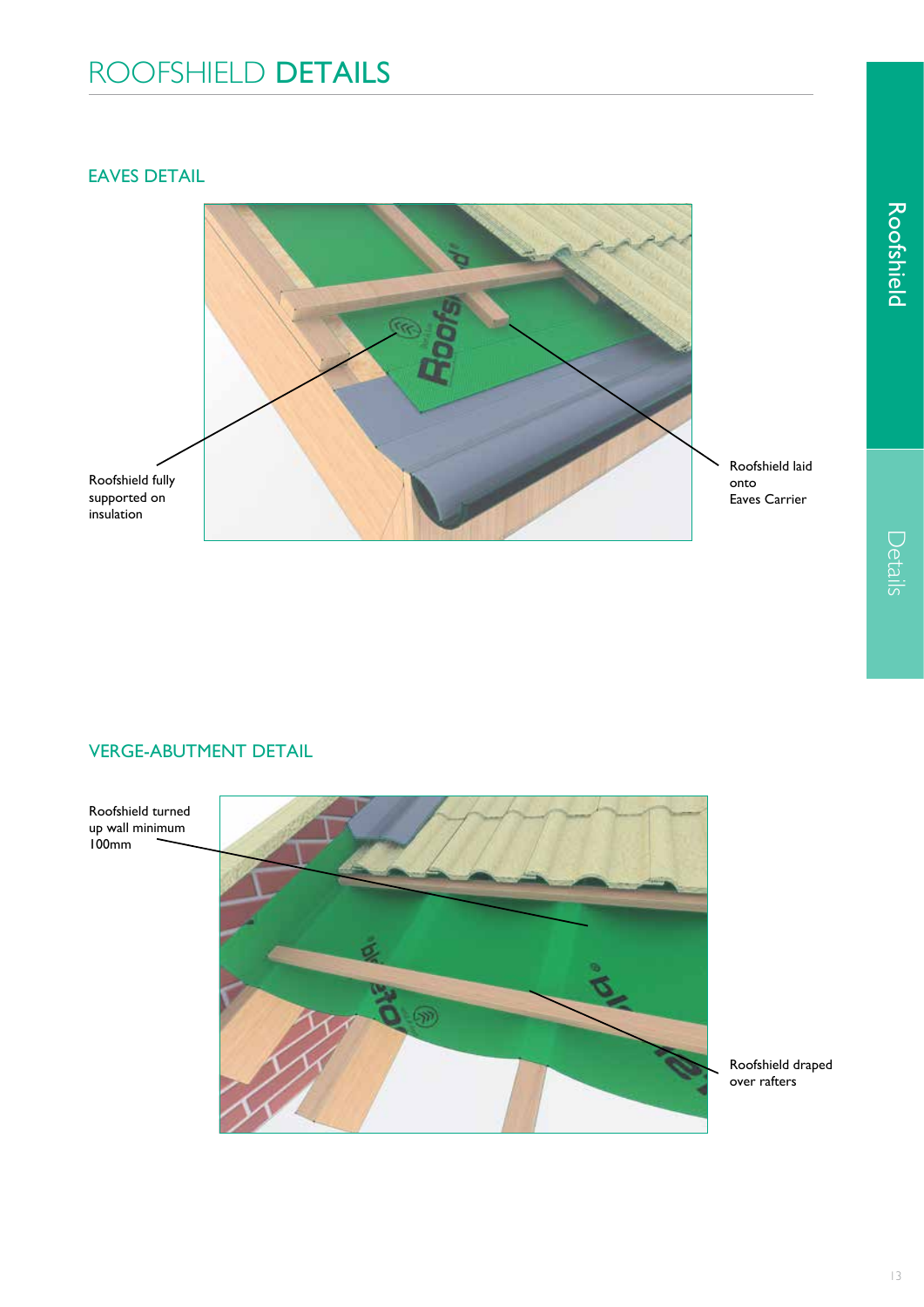# ROOFSHIELD DETAILS

## VALLEY DETAIL

Roofshield taken over edge batten



Roofshield Detail Strip

### PIPE DETAIL



Roofshield with star cut dressed up pipe and taped in position

Roofshield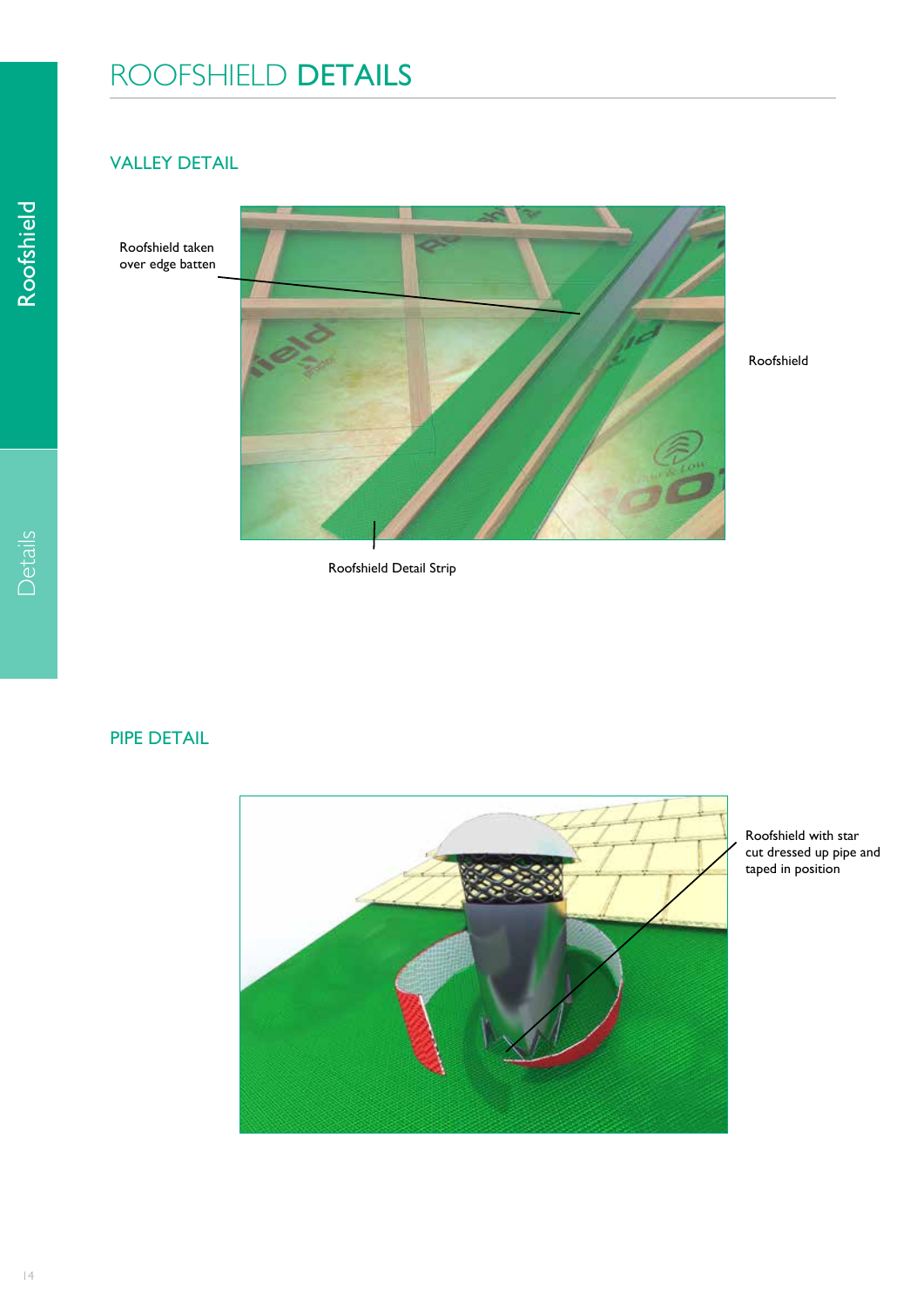

# QUARTERMILE, EDINBURGH

Located on the former site of the Royal Infirmary of Edinburgh in the heart of the city, Quartermile is a mixed use development comprising Grade A office buildings, retail and leisure space and luxury apartments. Alongside the new build apartment blocks lie the Lofts, two Grade B listed former hospital buildings which are being extensively refurbished and converted into further apartments by Quartermile Developments.

Originally built in the 19th century by noted architect Sidney Mitchell and being redesigned by Edinburgh based Comprehensive Design Architects, the impressive roof structures of these unique buildings required careful consideration of moisture management and condensation control. The scale and complexity of the turreted roofs, along with its historic appearance within a UN World Heritage Site made adding traditional ventilation to the roof highly undesirable, but also required a high performance and robust solution.

By combining the highest available vapour permeability with an air open structure which permits greater airflow than conventional ventilation, Roofshield ensures condensation problems are reduced or eliminated in even the most complex roof geometry. Roofshield is fully BBA certified, and accepted for use without additional ridge ventilation by the NHBC. It also requires no taping to comply with BS5534:2014.

Neighbouring the world-renowned University of Edinburgh, Quartermile blends historical conversion properties with striking new build apartments. Master-planned by Foster + Partners, the development currently offers a choice of one, two and four-bedroom apartments.

# PRIVATE HOUSE, SCOTLAND

A large residential development in the heart of the beautiful Perthshire countryside has benefitted from the superior protection of Roofshield. The new building near Murthly, in Perthshire is part of a tailormade timber frame kit design supplied by Scotframe, with the construction managed by specialist contractor Algo, design and build, based in Perth.

To form an integral part of the roof construction, Scotframe selected Roofshield to ensure the highest level of protection. Scott Cameron, Project Manager for Algo commented: "The Roofshield membrane has been excellent in terms of its weather tightness, with absolutely no leaks across the whole of the  $583m^2$  site. It's also incredibly robust so we didn't have to worry about tearing or damaging it on site."

Preservation and protection is nothing new for this beautiful part of Scotland, which is home to some ancient woodland. Indeed an Ancient Tree Inventory across the region recently identified a sweet chestnut tree as old as Bonnie Prince Charlie, which became the 15,000th ancient tree in Scotland.